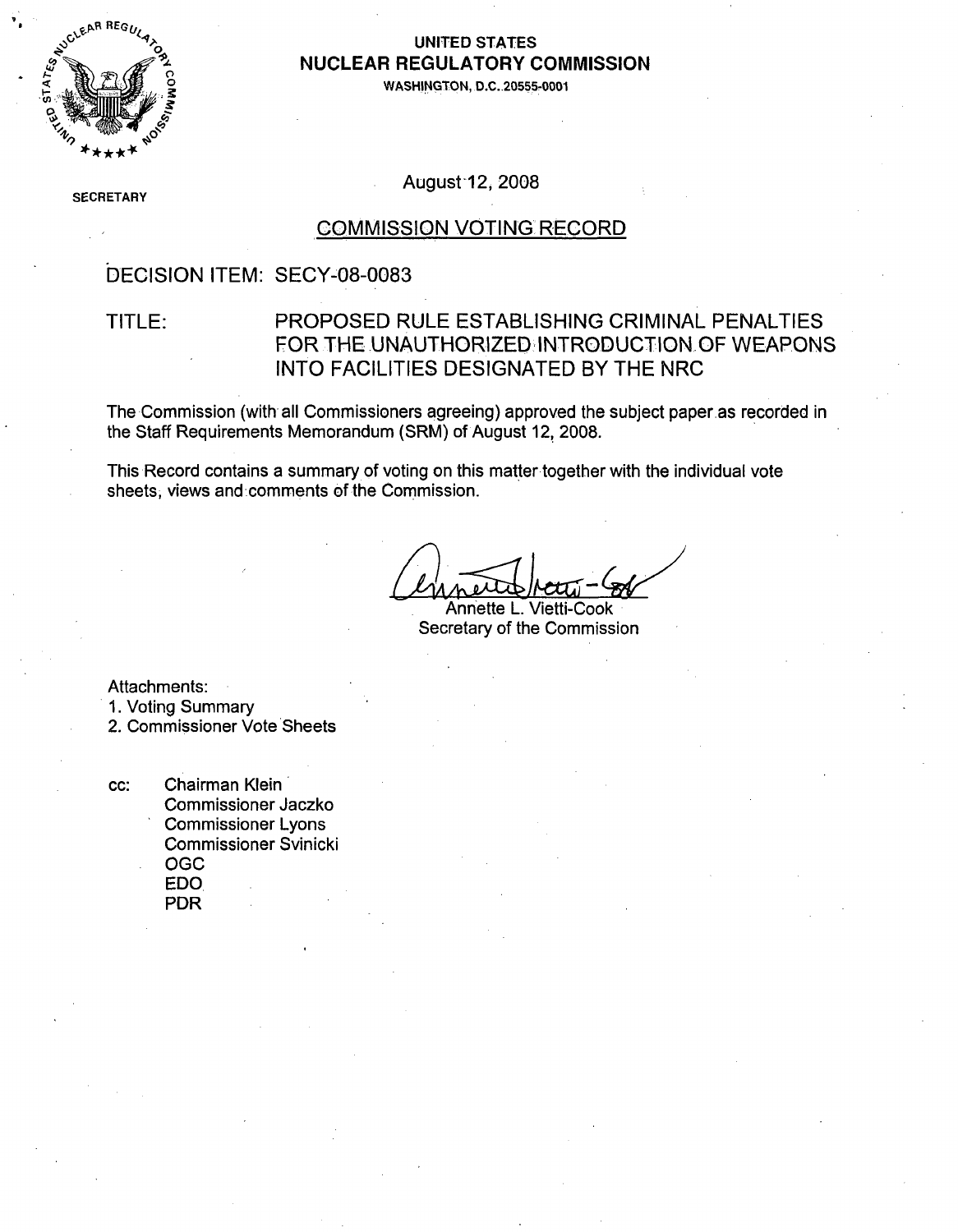### VOTING SUMMARY - SECY-08-0083

## RECORDED VOTES

|                       | APRVD DISAPRVD ABSTAIN PARTICIP COMMENTS | <b>NOT</b> | <b>DATE</b> |
|-----------------------|------------------------------------------|------------|-------------|
| CHRM. KLEIN           | $X -$                                    | X.         | 7/31/08     |
| COMR. JACZKO          | X                                        | X          | 7/22/08     |
| <b>COMR. LYONS</b>    | X                                        |            | 7/28/08     |
| <b>COMR. SVINICKI</b> | X                                        |            | 7/7/08      |

## COMMENT RESOLUTION

In their vote sheets, all Commissioners approved the staff's recommendation and provided some additional comments. Subsequently, the comments of the Commission were incorporated into the guidance to staff as reflected in the SRM issued on August 12, 2008.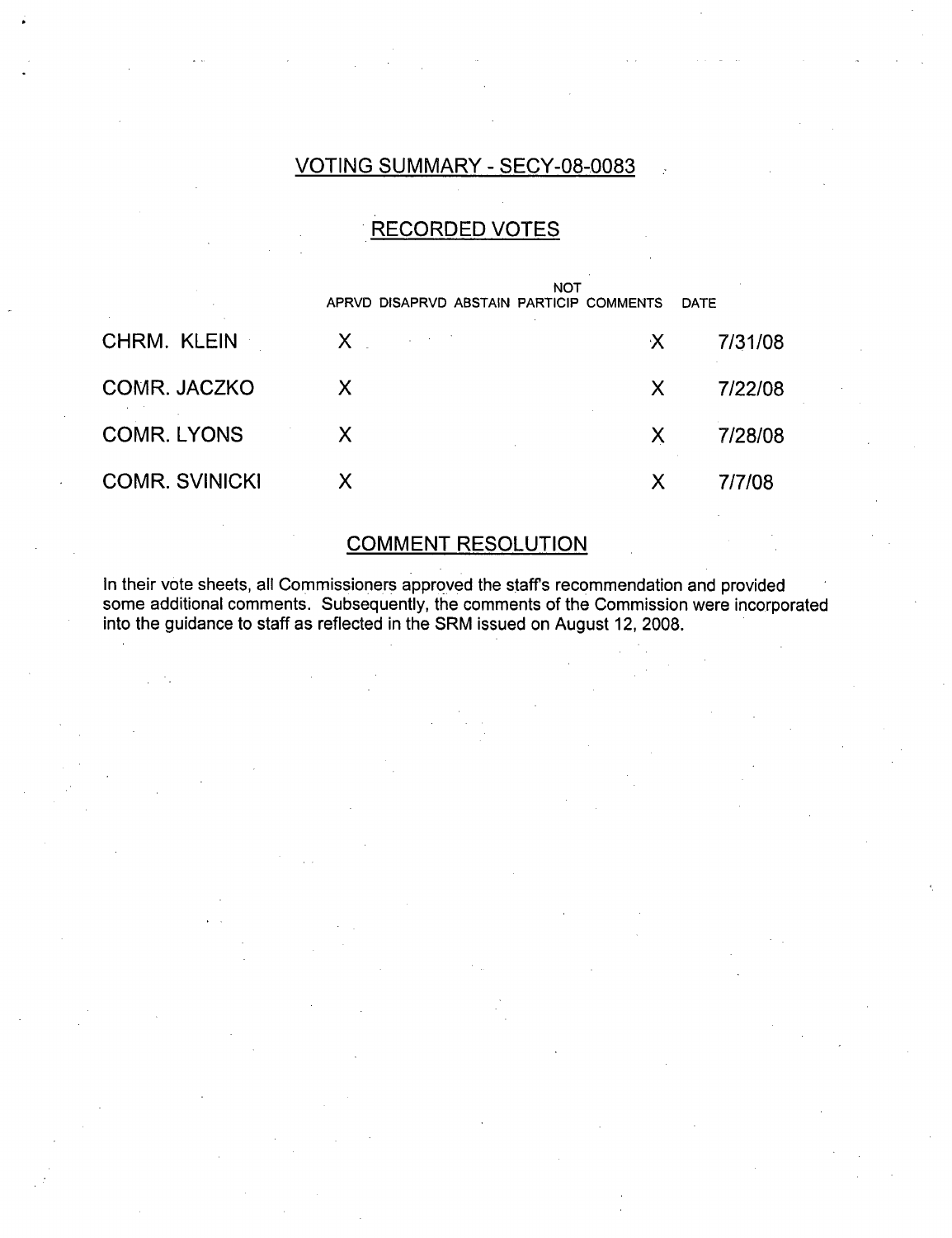## RESPONSE-SHEET

| TO: | <b>Annette Vietti-Cook, Secretary</b> |
|-----|---------------------------------------|
|-----|---------------------------------------|

FROM: CHAIRMAN KLEIN

SUBJECT: SECY-08-0083 - PROPOSED RULE ESTABLISHING CRIMINAL PENALTIES FOR THE UNAUTHORIZED INTRODUCTION OF WEAPONS INTO FACILITIES DESIGNATED BY THE NRC

Approved XX Disapproved Abstain

Not Participating **\_**

COMMENTS: Below Attached XX None

**SIGNATURE** 

*I713*

**DATE** 

Entered on "STARS" Yes  $\angle$  No \_\_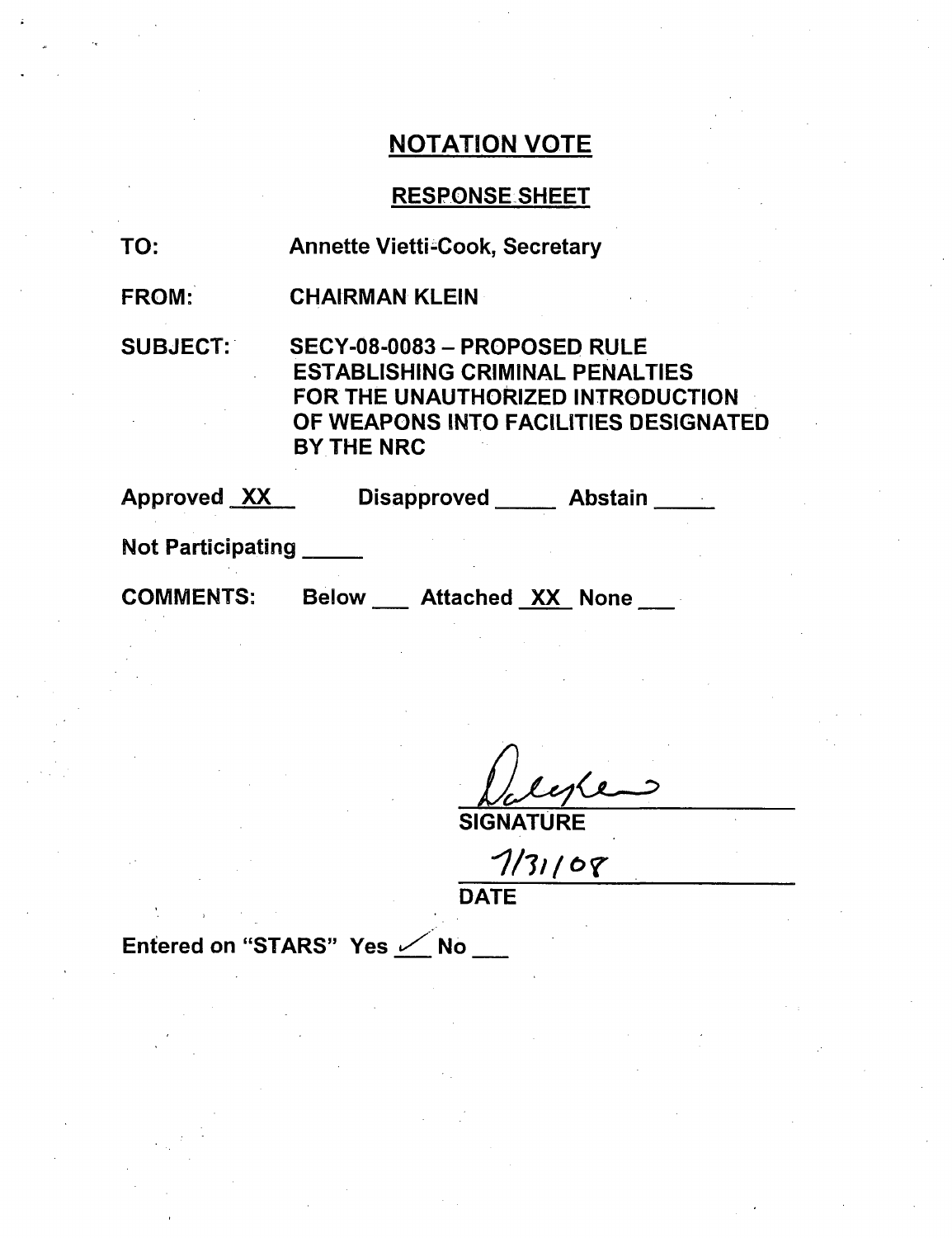#### Chairman Klein's Comments on SECY-08-0083

I approve publication of the proposed rule, subject to the following comments.

I share the interest of my fellow Commissioners in undertaking an effort to provide definition to the terms "dangerous weapon," "dangerous instrument or material,' "explosives" and quantities of concern." Specifically, I believe it would be useful if the Federal Register notice sought comments on whether definitions should be provided for these terms and, if so, what definitions or guidance would be appropriate. Further discussion, definition or guidance on these terms might then be incorporated into the rule or addressed in regulatory guidance. However, I do not believe it is necessary to seek comment on the meaning of "willful," a term which has long been employed in the law, including provisions of the Atomic Energy Act.

I agree with Commissioner Jaczko that the criminal penalties associated with the authorizing legislation appear to be modest at best (at most, 1 year imprisonment and/or \$5,000). I think it would be useful to have staff review these penalties as well as other criminal penalties contained in the Atomic Energy Act and provide recommendations to the Commission, after consultation with the Department of Justice, on whether legislation should be sought to increase the penalties.

**I** also appreciate Commissioner Jaczko's underlying concern in proposing that the rule be expanded to address some portions of hospitals and others facilities. However, Commissioner Jaczko recognizes that that there are obvious complexities in that approach. I concur with Commissioner Lyons that the proposal is premature at this time, and the staff should consider whether to expand the regulation to these types of facilities and uses in the future.

Finally, I agree with Commissioner Svinicki that the staff should consider an alternative location in NRC regulations for the proposed posting requirement.

 $Klein$   $7/9/08$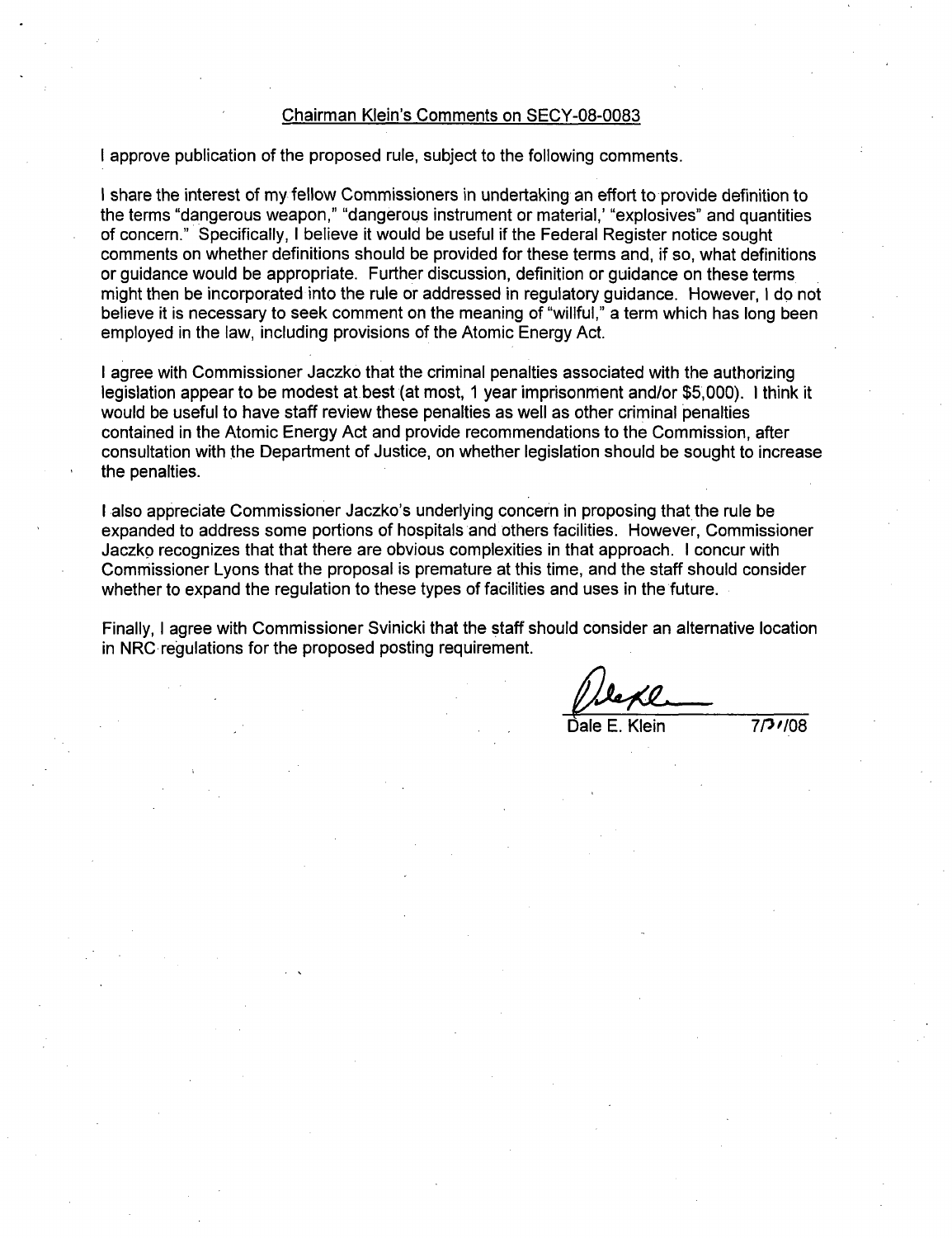## RESPONSE SHEET

| TO:                      | <b>Annette Vietti-Cook, Secretary</b>                                                                                                                              |
|--------------------------|--------------------------------------------------------------------------------------------------------------------------------------------------------------------|
| <b>FROM:</b>             | <b>COMMISSIONER JACZKO</b>                                                                                                                                         |
| <b>SUBJECT:</b>          | SECY-08-0083 - PROPOSED RULE<br><b>ESTABLISHING CRIMINAL PENALTIES</b><br>FOR THE UNAUTHORIZED INTRODUCTION<br>OF WEAPONS INTO FACILITIES DESIGNATED<br>BY THE NRC |
|                          | Approved X Disapproved Abstain                                                                                                                                     |
| <b>Not Participating</b> |                                                                                                                                                                    |
| <b>COMMENTS:</b>         | Below Attached X None                                                                                                                                              |

**SIGNATURE \_ýT** *1?72, /JT*

**DATE** 

Entered on "STARS" Yes X No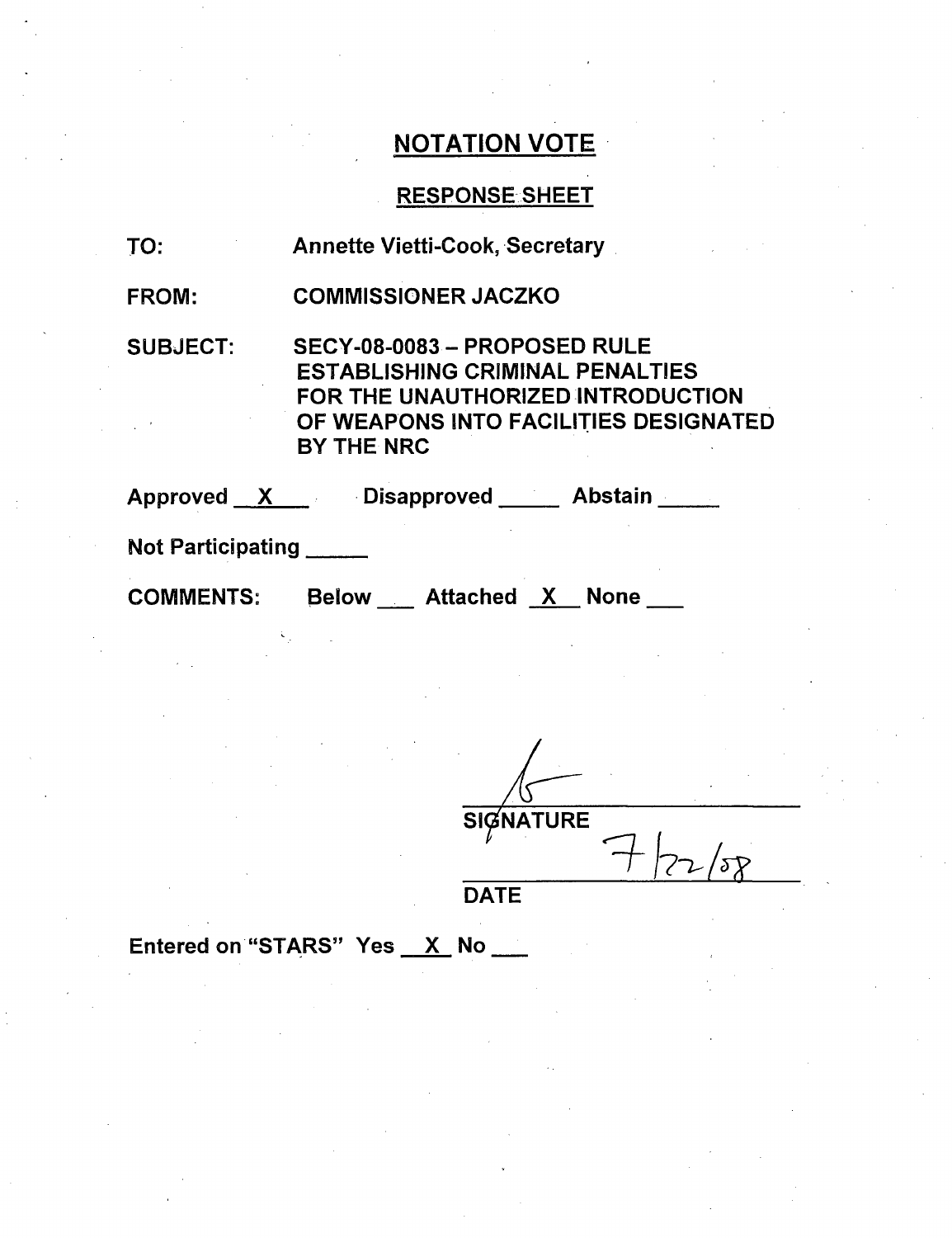#### Commissioner Jaczko's Comments on **SECY-08-0083,** Proposed Rule Establishing Criminal Penalties for the Unauthorized Introduction of Weapons into Facilities Designated **by** the NRC

I approve of this proposed rule. I agree with Commissioner Svinicki that, despite the challenges involved the proposed rule should seek comment on the various undefined terms involved and important for this regulation, including "dangerous weapon", "dangerous instrument or material", "explosive" or the quantities of concern. I also believe the proposed rule should seek comments on whether or not the regulations should define the term "willful" and if so, what that definition should be.

I understand the staff anticipates receiving comments from the Department of Justice (DOJ) during the comment period. I would encourage the staff to contact DOJ and ensure this happens, especially regarding the need for and definitions of these various terms. This is a regulation intended for criminal prosecution, and thus ensuring the prosecutors find it effective is essential.

Additionally, the staff should modify this rule to expand the criminal penalties associated with section 654 of the Act to some portions of hospitals and other facilities which are licensed to house radiological materials at the quantities of concern included in the National Source Tracking System. There are obviously some complexities that would be involved in this approach, but I believe the current threat environment requires us to take a hard look at including these facilities within these criminal penalty provisions.

In order to make these criminal penalties more meaningful, I also believe staff should provide the Commission with draft amendments to this legislation that would increase the criminal penalties associated with these crimes in its next proposed legislation package. The current legislation seems meek at best, only providing for criminal penalties of, at most, 1 year imprisonment and/or \$5,000. These are serious violations and the penalties should be commensurate with the dangers imposed by these actions.

Gregory B. Jaczko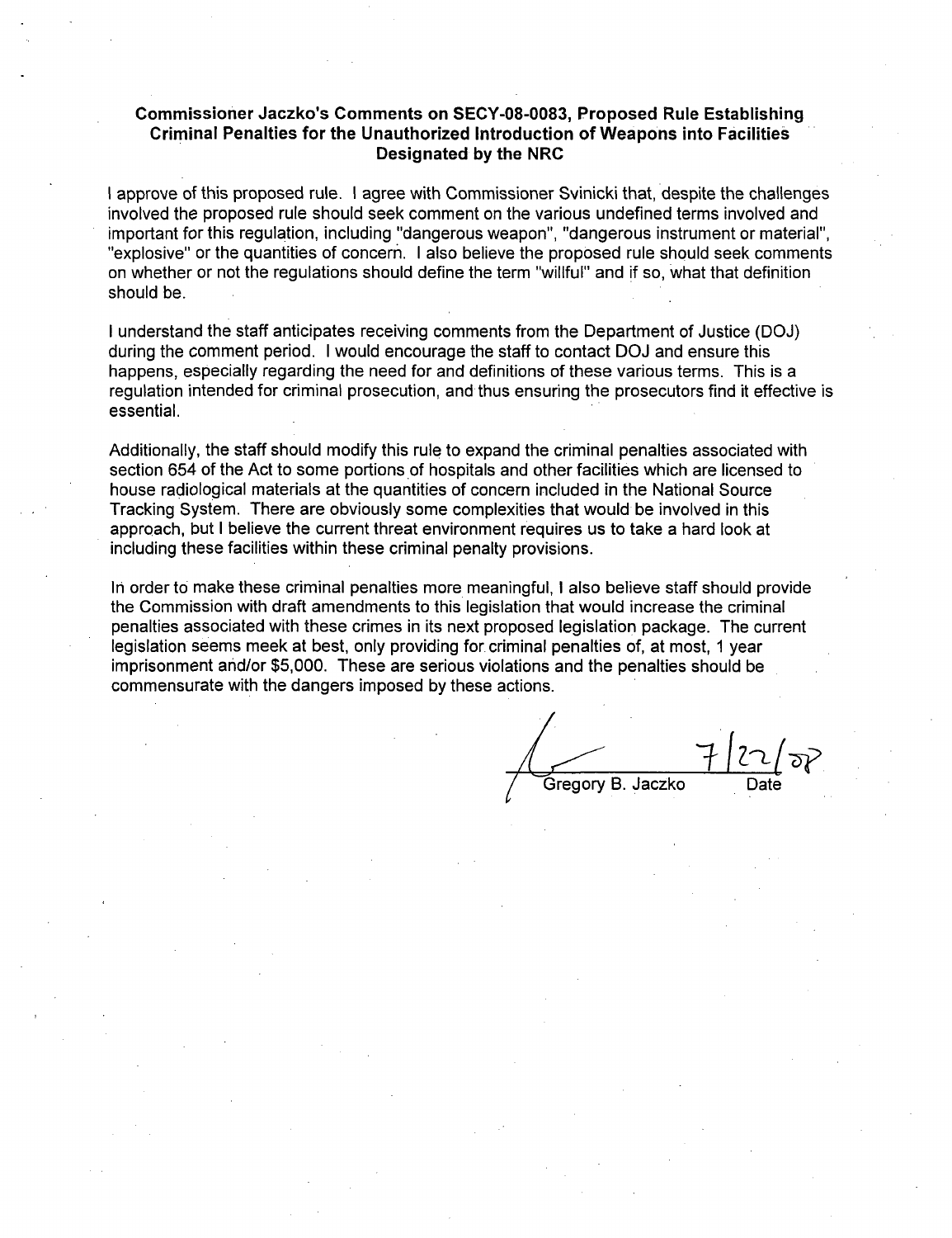## RESPONSE SHEET

| TO:                      | <b>Annette Vietti-Cook, Secretary</b>                                                                                                                                     |
|--------------------------|---------------------------------------------------------------------------------------------------------------------------------------------------------------------------|
| <b>FROM:</b>             | <b>COMMISSIONER LYONS</b>                                                                                                                                                 |
| <b>SUBJECT:</b>          | SECY-08-0083 - PROPOSED RULE<br><b>ESTABLISHING CRIMINAL PENALTIES</b><br>FOR THE UNAUTHORIZED INTRODUCTION<br>OF WEAPONS INTO FACILITIES DESIGNATED<br><b>BY THE NRC</b> |
| Approved X               | Disapproved ______ Abstain                                                                                                                                                |
| <b>Not Participating</b> |                                                                                                                                                                           |
| <b>COMMENTS:</b>         | <b>None</b><br><b>Below</b><br><b>Attached</b><br>X.                                                                                                                      |

<u>eter Bl∕ Zyons</u> SIGNATURI

7/ **/** <sup>108</sup> DATE

Entered on "STARS" Yes  $X$  No  $\_\_\_\$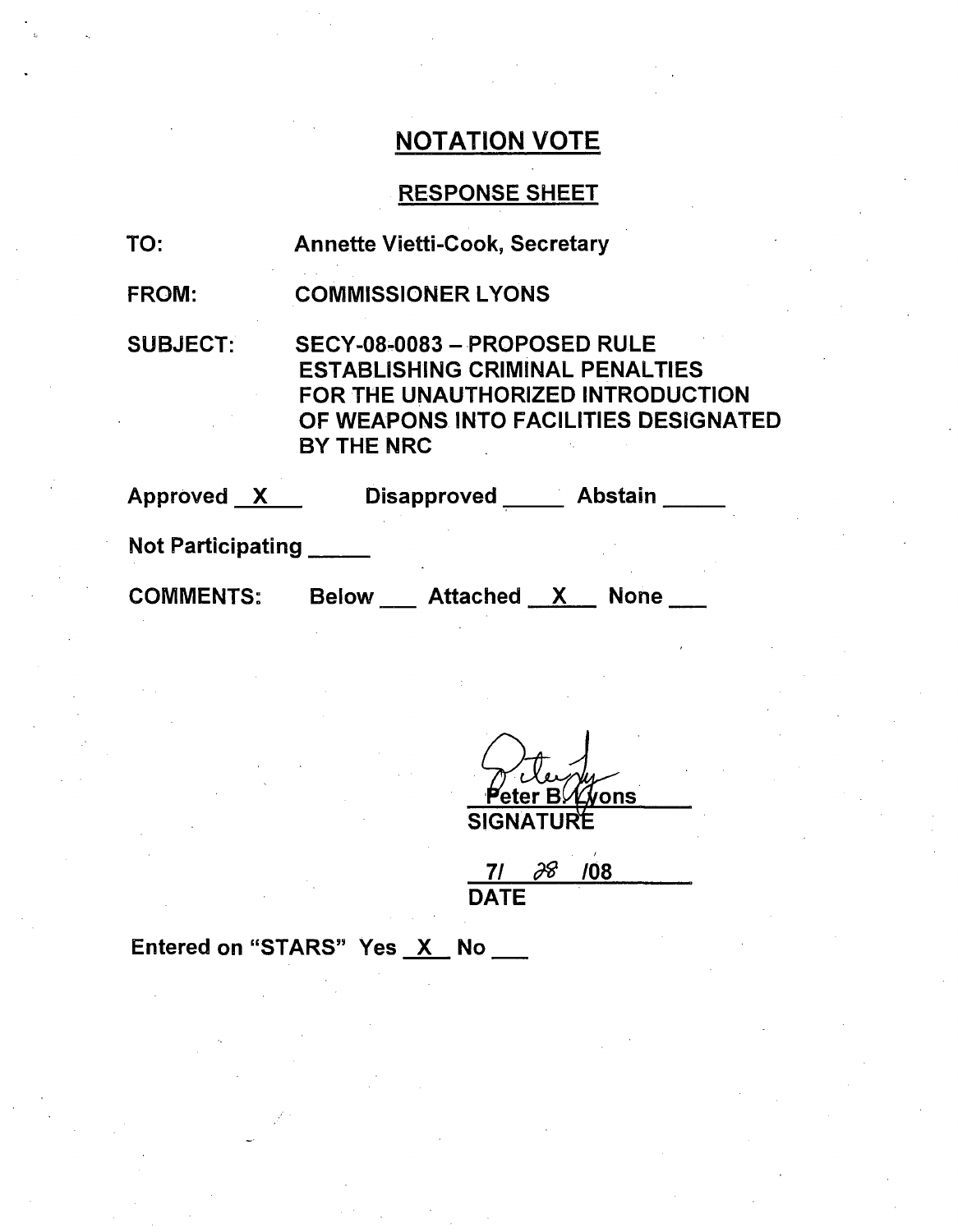#### Commissioner Lyons' Comments on **SECY-08-0083** - Proposed Rule Establishing Criminal Penalties for the Unauthorized Introduction of Weapons into Facilities Designated **by** the NRC

I approve publication of the proposed rule and have the following comments.

In general, I agree with my fellow Commissioners that the terms to be used in this rulemaking, e.g., "dangerous weapon," "dangerous instrument or material," "explosives," and "willful," should be better defined to make implementation of this rule easier. However, I appreciate that this will not be an easy task. "Dangerous weapon," for example, could be defined not only as a specific weapon such as a gun or knife, but also, more broadly, as an item that is capable of inflicting bodily harm or harm to property. For this reason, some of the details of implementation may be more appropriately addressed in regulatory guidance in order to provide maximum flexibility to licensees implementing the requirements at sites with unique attributes. I also agree with Commissioner Svinicki that it would be awkward to locate the requirement addressing the specific language for the notices and the placement of the sign within 10 CFR 73.70(i) and that the staff should consider an alternative location for it within Part 73.

I believe it is premature to support Commissioner Jaczko's statement that this rule should be expanded to include some portions of hospitals and other facilities that are licensed to possess radioactive materials that are in the National Source Tracking System; however, I appreciate his concern that a clear basis for not including such facilities is lacking and should be included. I believe controlling the carrying of a weapon into these facilities could be an enormous challenge. In that regard, I would note that there are currently a larger number of persons permitted to carry concealed weapons. In some states students are allowed to carry guns into classrooms and on campus. Thus, implementing such a program at a major medical teaching hospital/university in a state that allows people to carry concealed weapons would be a tremendous undertaking. Future expansion of this regulation to cover waste facilities and other installations that are subject to Agreement State jurisdiction should be coordinated with these states since the varying state concealed weapon laws and the inclusion of facilities that possess radioactive materials down to 1/10<sup>th</sup> of Category 3 sources need to be carefully considered. If the staff concludes that this regulation should be expanded at a future date, it should come back to the Commission with its basis and recommendation.

I also support Commissioner Jaczko's comment regarding criminal penalties being more meaningful. However, before I support directing the staff to develop draft legislation, the staff should provide the Commission with a paper that reviews the agency's existing enforcement penalties for safety and security violations and makes recommendations based on these penalties. The staff should coordinate such a paper with the Department of Justice prior to providing it to the Commission.

7) 26/08 Peter B. Lygns Date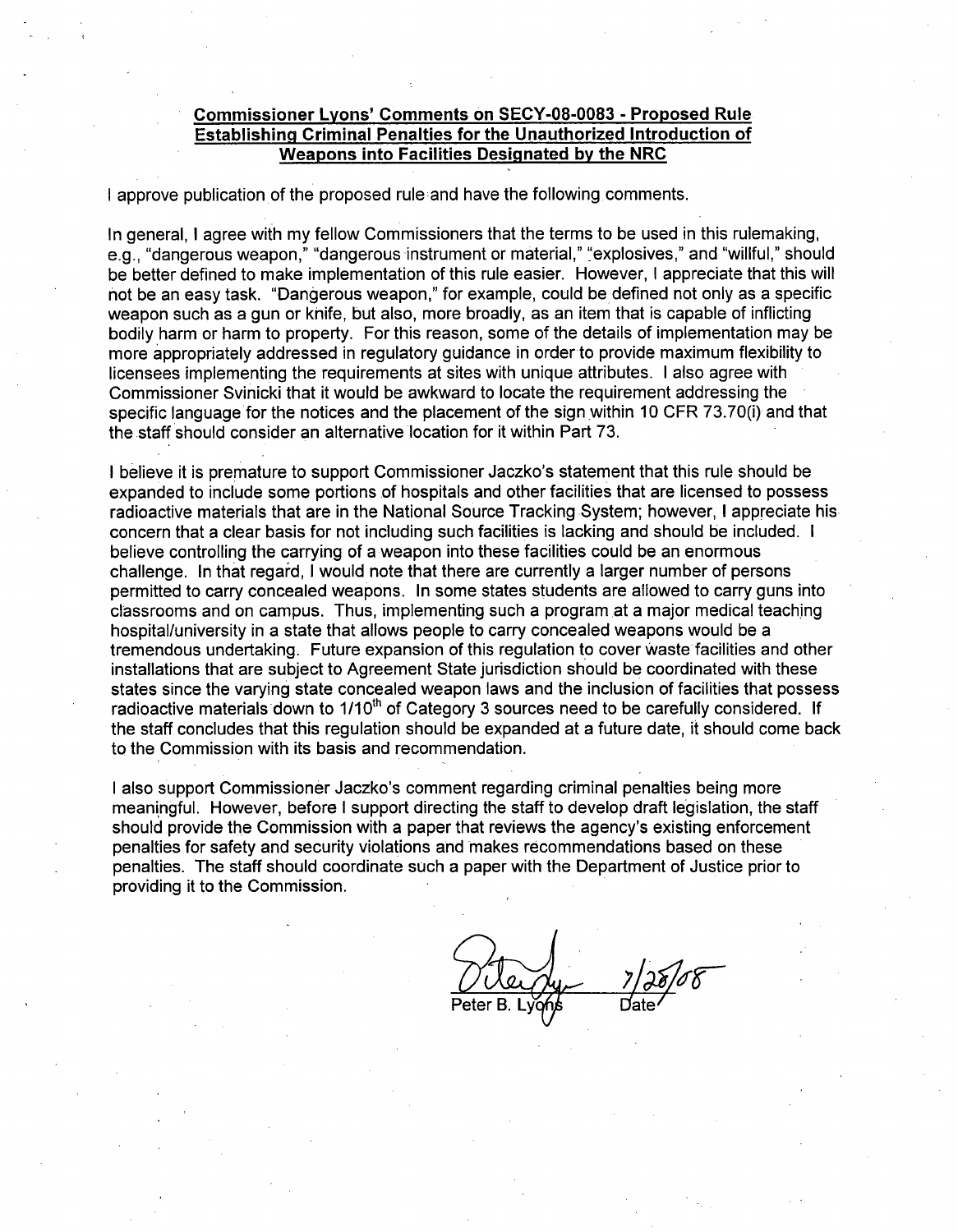## RESPONSE SHEET

| TO:               | <b>Annette Vietti-Cook, Secretary</b>                                                                                                                              |
|-------------------|--------------------------------------------------------------------------------------------------------------------------------------------------------------------|
| <b>FROM:</b>      | <b>COMMISSIONER SVINICKI</b>                                                                                                                                       |
| <b>SUBJECT:</b>   | SECY-08-0083 - PROPOSED RULE<br><b>ESTABLISHING CRIMINAL PENALTIES</b><br>FOR THE UNAUTHORIZED INTRODUCTION<br>OF WEAPONS INTO FACILITIES DESIGNATED<br>BY THE NRC |
|                   | Approved X Disapproved Abstain                                                                                                                                     |
| Not Participating |                                                                                                                                                                    |
| <b>COMMENTS:</b>  | Below Attached X None                                                                                                                                              |

SIĜNATURE

**7-?-Za**

DATE

Entered on "STARS" Yes X No